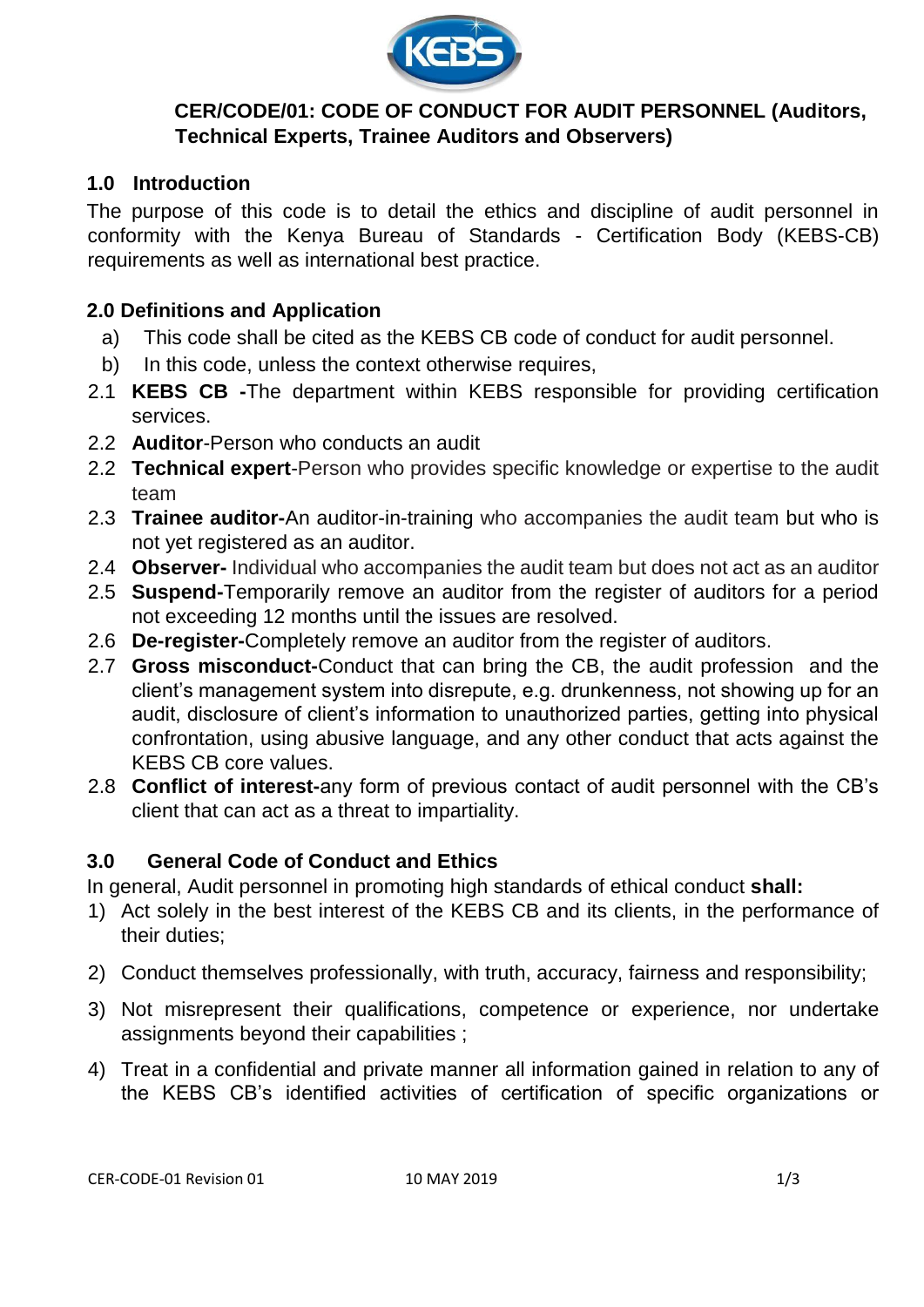

individuals; unless authorized in writing to disclose such information by the KEBS CB and its clients (when applicable), and will not;

- discuss such information with anyone except those who have a need to know the information for legitimate purposes of the certification processes;
- disclose any details of audit findings, neither during nor after the audit process;
- 5) Treat in a confidential and private manner all information gained in relation to any of the CB's activities wherein such information may include, inter alia:
	- any device, graphics, written material or other information in tangible or intangible form, clearly identified as "confidential", relating to the activities of the KEBS CB;
	- any device, graphics, written material or other information in tangible or intangible form, identifiable as private by the nature of its content and/or context;
- 6) Not communicate false or misleading information which may compromise the integrity of the certification processes or decisions therein.
- 7) Be able to act professionally under adverse pressure from the CB and its clients

This code shall apply to and bind all audit personnel who work under the control of KEBS CB. All audit personnel shall sign this code, and the original shall be maintained in their personal files at KEBS-CB.

## **4.0 Audit Personnel Registration**

4.1 KEBS-CB shall only use registered Auditors and Technical Experts to conduct certification activities.

- 4.2 Auditors must renew their registration every three years.
- 4.3 To maintain auditor competence, all auditors must carry out at least 2 audits with a minimum total of 4 auditing days within 12 months period.
- 4.4 Any auditor who does not renew annual subscription for two consecutive years, or does not carry out audit twice a year shall stand suspension.
- 4.5 Any auditor who commits any act of gross misconduct, as determined by the KEBSCB shall be deregistered.
- 4.6 Technical Experts must notify KEBS-CB in writing whenever they change their occupation and/or their area of expertise.

# **5.0 Contract**

To uphold and advance the honour, dignity and integrity of the conformity assessment profession, and in keeping with high standards of ethical conduct, I acknowledge that I shall:

5.1 Honour all my obligations with the CB and the clients.

- 5.2 Deliver audits that meet the expected standards
- 5.3 Give factual, true and accurate information about the audit.